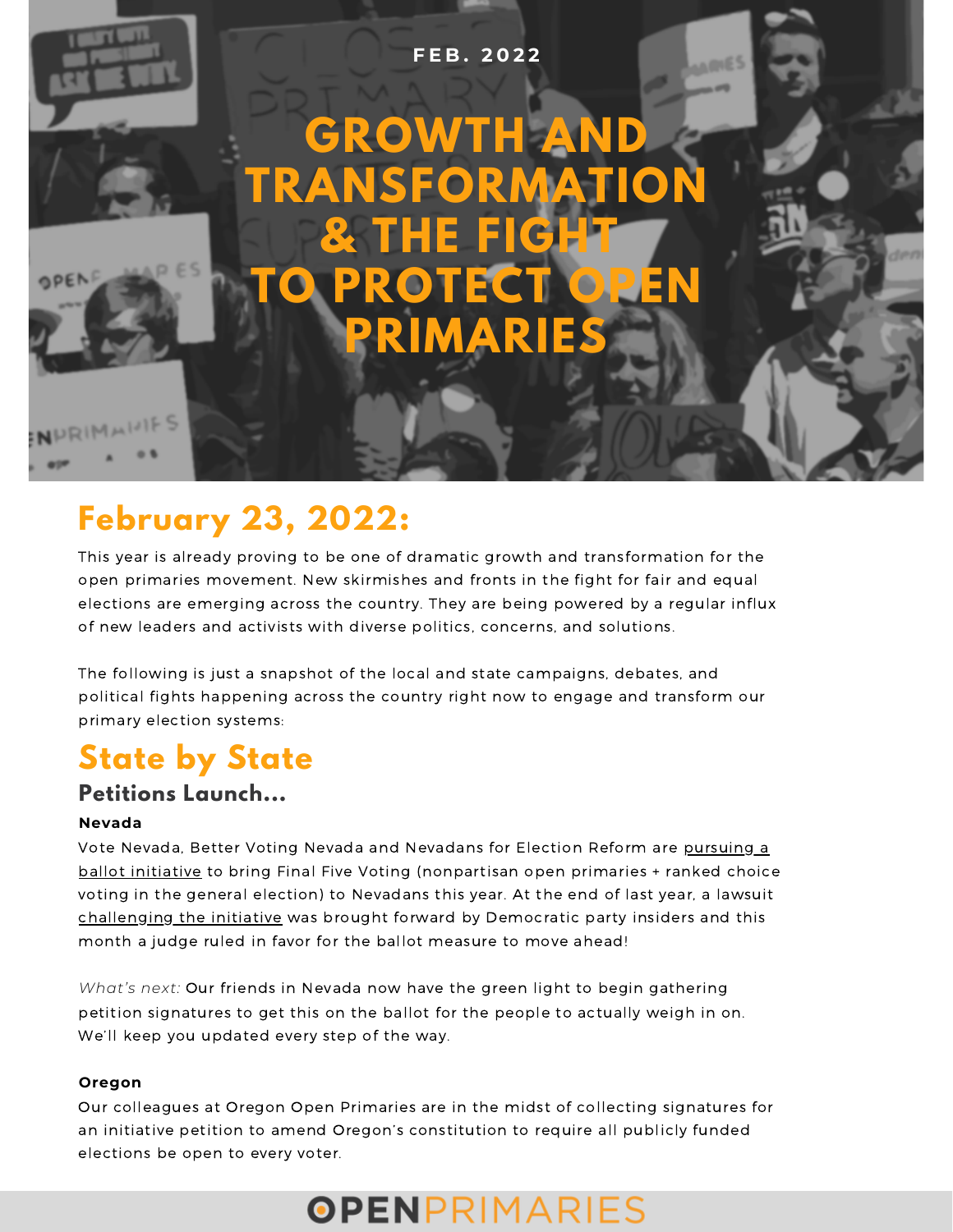The team has been hosting petition drives across the state, collecting signatures electronically and getting their voice heard in Oregon's largest [newspaper.](https://www.oregonlive.com/opinion/2021/12/opinion-ensuring-free-and-equal-elections-calls-for-open-primary-initiative.html?fbclid=IwAR3kFcGpPga7fjMzeUvHPISLvuwkkndwJdwdE4ce8buz1Z1y1T2abIUN_YU)

*What can you do?* If you're an Oregonian and want more info or to sign the petition click **[HERE](https://oregonopenprimaries.org/initiative-petition/)**

#### *Legislation Introduced….*

#### **Oklahoma**

A top two open primaries bill (SB 1754) has been introduced and our Oklahoma state partners: [Oklahoma](https://okacademy.org/) United, [Let's](https://letsfixthis.org/) Fix This and The Oklahoma Academy are organizing on the ground to build support around it.

Margaret Kobos laid out why this change is so needed in her recent op-ed in Tulsa [World](https://tulsaworld.com/opinion/columnists/column-oklahomas-political-middle-could-gain-a-voice-with-open-primaries/article_f66eb476-8a1a-11ec-a66d-bf40dd36ec56.html):

*"The real decisions are made in primary contests. In Oklahoma's closed primary system, only the most partisan voters participate. To these voters, and these voters alone, our resulting politicians believe they're accountable. This closed loop produces a revolving door through which politicians are elected and re-elected by placating the most partisan voters, at the expense of the rest of us."*

*What we're up to:* This week Open Primaries Senior VP Jeremy Gruber led a forum for our Oklahoma partners on what people could expect with a nonpartisan, top two system. More information on this developing campaign coming soon!

#### **Pennsylvania**

Open [Primaries](https://www.openprimariespa.org/) PA has launched a legislative campaign (in both the Senate and the House) to allow independent voters in the state the right to vote in Republican and Democratic primary elections. Both pieces of legislation aim to address the voter suppression currently happening in the state and enfranchise the 1.2 million Pennsylvanians currently locked out of the process.

The Bucks County League of Women Voters has come out in support of the effort and just held a public hearing to bring attention to the issue and connect with more [supporters.](https://www.thereporteronline.com/2022/02/08/bucks-league-of-women-voters-calls-for-open-primaries/)

#### **Rhode Island**

A top 2 open primaries bill has recently been [introduced](https://www.thenewportbuzz.com/proposed-bill-would-create-open-primaries-in-rhode-island/34584?fbclid=IwAR0YOoKWm21sKMNwh9CiPdkNe2ijVTi5ENXImsm0-OVWJF_0TuqWpJ9IoZ8). Rhode Island's last two Governors were each elected w/ less than 50% of the vote, a top 2 open primaries bill would better "ensure no candidate is elected to a state or municipal office without the support of a majority of voters."

#### **Kentucky**

Rep. Bud Wheatly (D) has [filed](https://www.kentuckyfried.com/n-ky-democrat-files-bill-to-allow-independents-to-vote-in-the-primary-of-their-choice/) a bill to move from fully closed primaries to a semi-open primary system.

*Our thoughts:* Moving from closed to semi-open primaries (like Maine did last year) is a smart first step to fully enfranchising the largest group of voters in the country-independents. We hope it will build a new conversation about how to make our elections work for EVERYONE.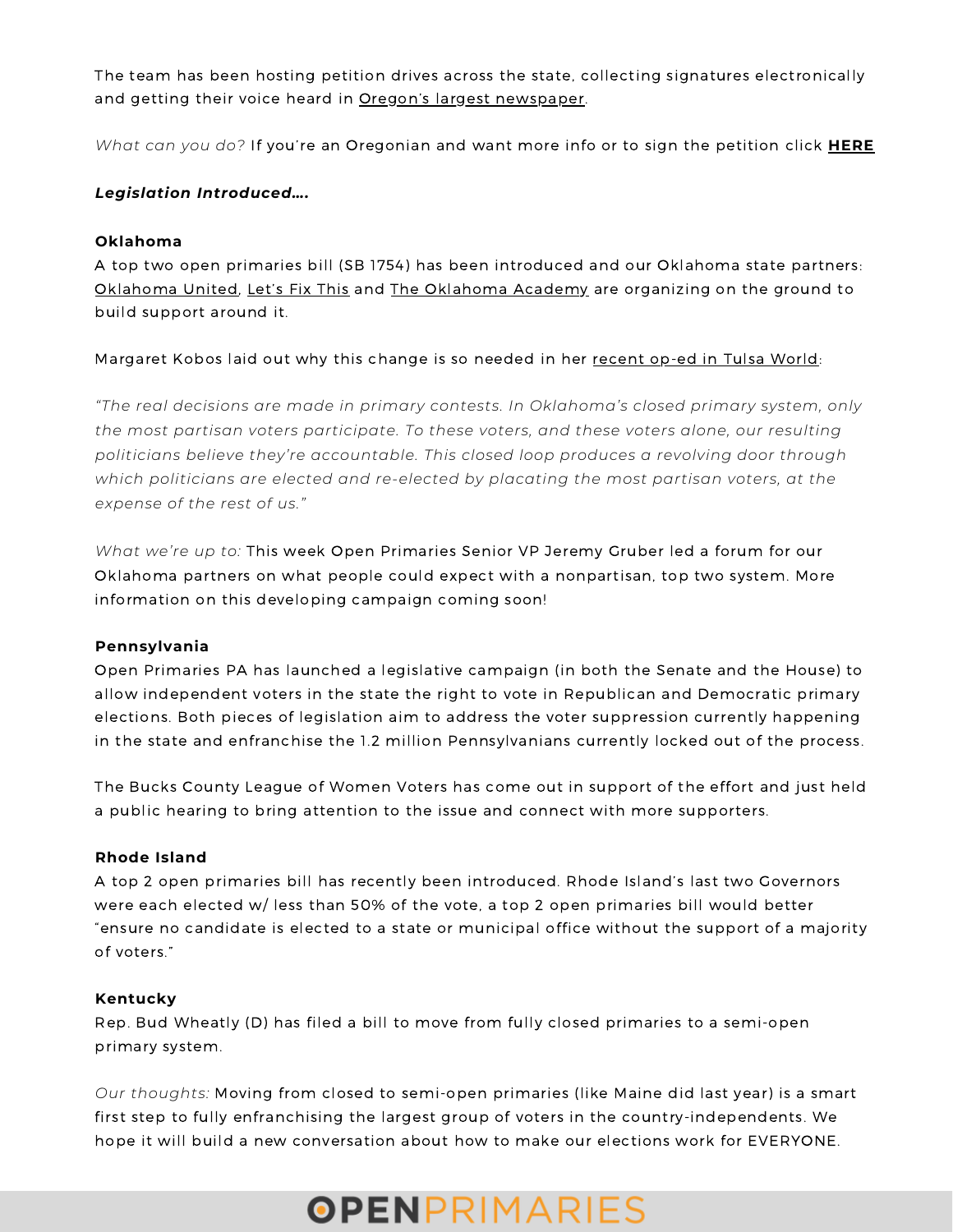

## **Calling Out the Parties**

#### **Florida**

Miami Beach Mayor Dan Gelber is calling on the [Democratic](https://floridapolitics.com/archives/491120-dan-gelber-calls-on-democrats-to-open-their-primaries/?fbclid=IwAR0E1_7R-6-K6thNO4FyPvK15JJw5My603hsx6baTJbWQgJly5jatvNeWzQ) Party of Florida to open their primaries to all voters in order to address hyper-partisan politics & division by reaching out and listening to a broader spectrum of voters.

*Our thoughts***:** Florida is one of the largest states in the country with closed primaries and locks out over 3.5 million voters who want to open the [process.](https://ivn.us/posts/despite-57-of-florida-voters-approving-open-primaries-the-two-party-establishment-still-won) Both major parties have the power to open their primaries. We hope more political insiders take a stand within their own party, even as we explore ways to put a more powerful and permanent solution before the voters.

#### **New Mexico**

Earlier this year a constitutional amendment (from our friends at NM Open [Elections\)](https://www.nmopenelections.org/?fbclid=IwAR0Z0jiIA9PvUJetZAQ4_f-aWLHCWQsqsscWGV_eBAOW-2PP3AeZDQLexes) was proposed that would allow independent voters to vote in primary elections. It cleared a [Committee](https://bit.ly/330Gpu6) in the House but last week the amendment died in the House Judiciary Committee due to party leadership opposition and a shortened legislative session.

*What's next?* New Mexico activists and leaders are already working on another effort for the next session in order to address the rights of 300,000 New Mexicans currently barred from participating in the first round of elections.

#### **The Fight Continues…**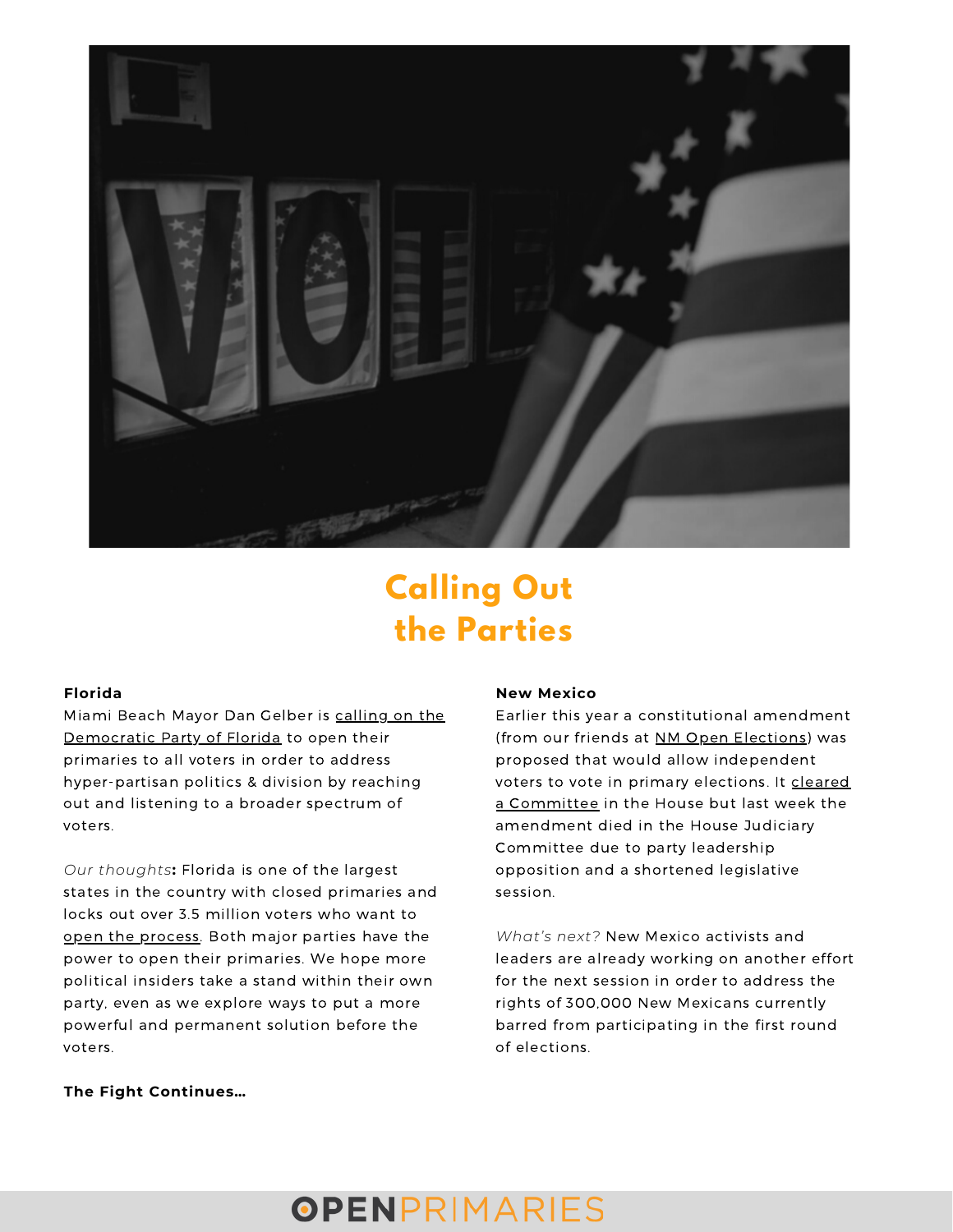## **Defense**

### **Closed Primary Bills Introduced...**

#### **New Hampshire**

A closed primary bill has been [introduced](https://www.ledgertranscript.com/Proposed-legislation-would-close-New-Hampshire-s-primary-elections-to-undeclared-voters-44266835) in New Hampshire that would effectively shut out over 400,000 voters in the state.

*Our thoughts*: As OP SVP Jeremy Gruber declared in his opposition testimony: "This bill would move New Hampshire backwards and suppress the vote of upwards of half a million of the state's voters. It would render the state's election system fundamentally undemocratic. That's an egregious mistake." Read his full testimony [HERE.](https://www.openprimaries.org/wp-content/uploads/2022/02/HB1166-Opposition-Testimony-Open-Primaries-1.pdf)

### **Missouri**

For the 3rd year in a row, efforts are underway by the Missouri GOP to close the primaries. Our friends and partners, Veterans for Political Innovation, are helping lead the effort to keep the primaries open.

OP Spokesperson & Veterans for Political Innovation Co-founder Eric Bronner recently penned an [op-ed](https://www.timesnewspapers.com/webster-kirkwoodtimes/veteran-vows-to-push-back-against-closed-primaries/article_070ec7cc-851f-11ec-81f5-676f2ce09f30.html?fbclid=IwAR2nfZBMq_9_h1l1lTrk6RUsJ9SFBgcP4tm5gzX5Mv1DjGU83ijGeZ7fYmg) on why he's vowing to fight on behalf of the 180K independent veterans who would lose their right to participate if this moves forward.

Meanwhile, we're working with our friends at Show Me [Integrity](https://www.showmeintegrity.org/) to oppose the repeal of Prop D in St. Louis which brought the city a nonpartisan top two primary and approval voting. *What can you do?* If you live in St. Louis and want to help with this effort--contact our Senior VP Jeremy Gruber at [jgruber@openprimaries.org](mailto:jgruber@openprimaries.org) for more info.

### **Further efforts to shut out independent voters…**

### **Idaho**

A bill has been [proposed](https://www.ktvb.com/article/news/politics/proposed-idaho-gop-rule-central-committee-would-nominate-candidates/277-f448cbe2-801c-4540-bb94-f8cdfa0317b8?fbclid=IwAR0YOoKWm21sKMNwh9CiPdkNe2ijVTi5ENXImsm0-OVWJF_0TuqWpJ9IoZ8) in Idaho to move up the registration deadline for the Republican primary in order to shut out the state's over 300,000 independents from participating in the only election that matters in Idaho.

Our friends at [Idaho](https://www.theidaho97.org/) 97 joined with the State League of Conservation Voters to testify against this act of voter suppression.

### **Wyoming**

Similar efforts to shut out independent voters by changing voter registration deadlines has been introduced in Wyoming after former President Trump called on state [lawmakers](https://www.newsweek.com/trump-backs-bill-thatd-prevent-democrats-voting-cheney-gop-primary-1680316) to pull out all the stops in preventing the re-election of Congresswoman Cheney.

# *YOUNG LEADERS AT WORK*

**Students for Open [Primaries](https://studentsforopenprimaries.org/)** participated in Florida's Association of Student Councils and they were able to pass a district [resolution](https://twitter.com/studentsforop/status/1473838772374720517) endorsing top two open primaries with resounding support. It will soon be considered on the state level by all state student councils in Florida in April!

Recently, SFOP joined The [Forward](https://www.forwardparty.com/) Party for a national call to discuss open primaries and their campaign to build a national network of young activists for primary reform. If you or someone you know is interested in being a Student Ambassador or getting more involved click **[HERE](https://studentsforopenprimaries.org/get-involved/)**.